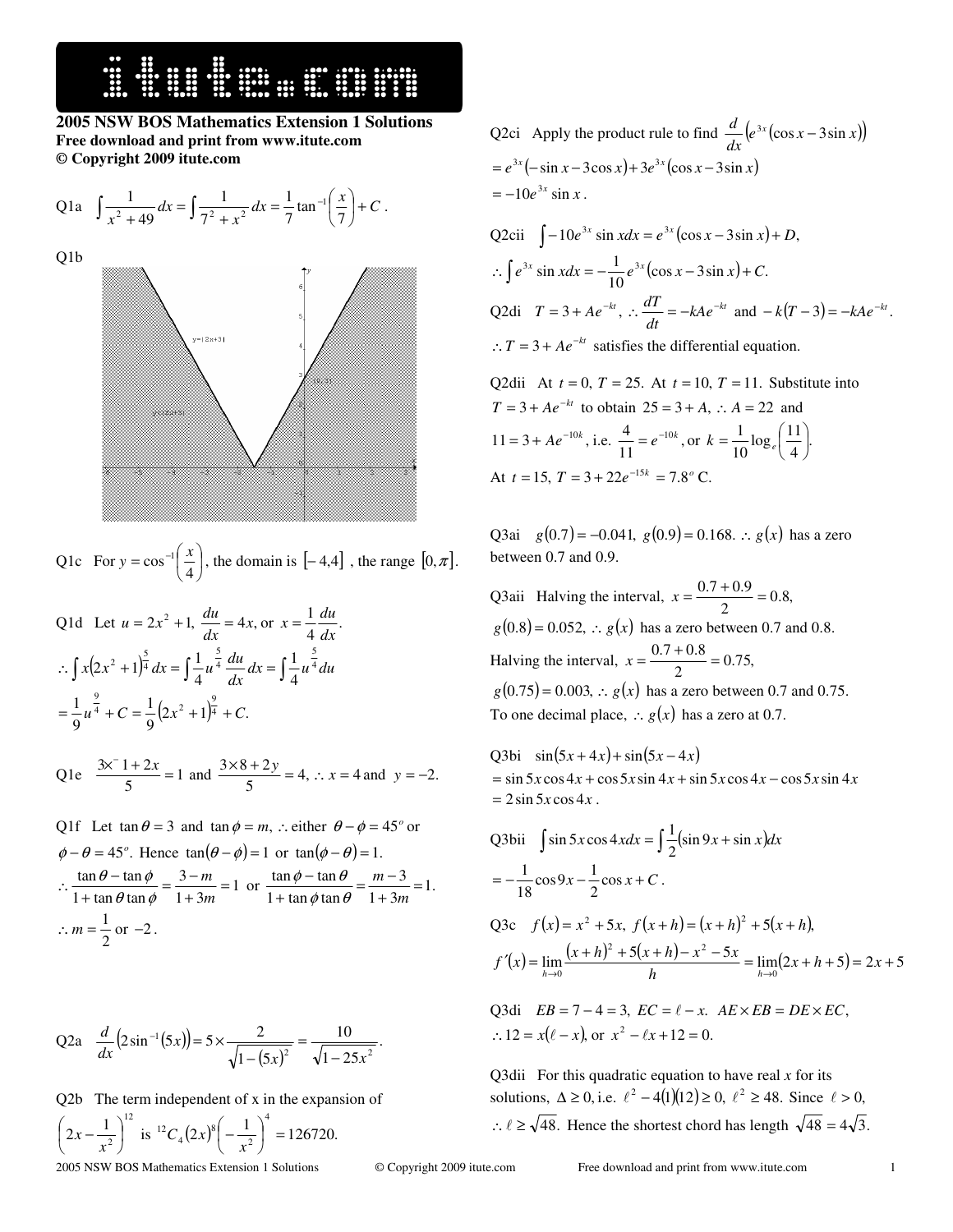Q4a Let  $u = \sin x$ , when  $x = 0$ ,  $u = 0$ ; when  $x = \frac{2}{4}$ ,  $x=\frac{\pi}{4}, u=\frac{1}{\sqrt{4}}$ . 2  $u = \frac{1}{\sqrt{2}}$ 

$$
\frac{du}{dx} = \cos x.
$$
\n
$$
\int_{0}^{\frac{\pi}{4}} \cos x \sin^2 x dx = \int_{0}^{\frac{1}{\sqrt{2}}} u^2 \frac{du}{dx} dx = \int_{0}^{\frac{1}{\sqrt{2}}} u^2 du = \left[ \frac{u^3}{3} \right]_{0}^{\frac{1}{\sqrt{2}}} = \frac{\sqrt{2}}{12}.
$$

Q4b  $\cos ec\theta + \cot\theta = \frac{1}{\sin\theta} + \frac{\cos\theta}{\sin\theta} = \frac{1 + \cos\theta}{\sin\theta}$ θ θ θ  $\theta$  + cot  $\theta$  =  $\frac{1}{\sin \theta}$  +  $\frac{\csc \theta}{\sin \theta}$  =  $\frac{1}{\sin \theta}$  $1 + \cos$ sin cos sin  $\cos ec\theta + \cot\theta = \frac{1}{\cos\theta} + \frac{\cos\theta}{\cos\theta} = \frac{1+}{\cos\theta}$ 

$$
= \frac{2\cos^2{\frac{\theta}{2}}}{2\sin{\frac{\theta}{2}}\cos{\frac{\theta}{2}}} = \frac{\cos{\frac{\theta}{2}}}{\sin{\frac{\theta}{2}}} = \cot{\frac{\theta}{2}}.
$$

Q4ci Solve simultaneously to find *R*,

$$
x + py = 2ap + ap3........(1)
$$
  
\n
$$
x + qy = 2aq + aq3........(2) where p \neq q.
$$
  
\n(2) - (1),  $qy - py = 2aq - 2ap + aq3 - ap3,$   
\n
$$
(q - p)y = 2a(q - p) + a(q3 - p3),
$$
  
\n
$$
(q - p)y = 2a(q - p) + a(q - p)(q2 + qp + p2),
$$
  
\n
$$
(q - p)y = a(q - p)(2 + q2 + qp + p2).
$$
  
\nHence  $y = a(p2 + pq + q2 + 2)......(3)$   
\nSubstitute (3) into (1),  $x = 2ap + ap3 - py$   
\n
$$
= 2ap + ap3 - pa(p2 + pq + q2 + 2) = -apq(p + q).
$$
  
\n
$$
\therefore R \text{ is } (-apq[p + q]a[p2 + pq + q2 + 2]).
$$

Q4cii  $(0, a)$  satisfies  $y = \frac{1}{2}(p+q)x - apq$ ,  $y = \frac{1}{2}(p+q)x - apq$ , ∴  $a = -apq$  and  $pq = -1$ .

Q4ciii Since  $pq = -1$ ,  $\therefore R$  is  $\left[a\left(p+q\right], a\left(p^2+p q+q^2+2\right]\right)$ .  $\therefore$   $x = a(p+q)$  or  $\frac{x}{a} = (p+q)$  $\frac{x}{p} = (p + q)$ .......(1) and  $(y = a(p^2 + pq + q^2 + 2) = a(p^2 + 2pq + q^2 - pq + 2)$  $= a((p+q)^2 + 1 + 2),$ i.e.  $y = a((p+q)^2 + 3)$ .........(2) Substitute (1) into (2),  $y = a \left| \left( \frac{x}{a} \right) \right| + 3$ J  $\backslash$ L  $\mathsf{I}$ l ſ  $\Big\}$  +  $\left(\frac{x}{x}\right)$ l  $=a\left(\frac{x}{2}\right)^2+3$ 2 *a*  $y = a \left( \left( \frac{x}{a} \right)^2 + 3 \right), \therefore y = \frac{1}{a} x^2 + 3a.$ 

Q4d For 
$$
n = 2
$$
,  $4^n - 1 - 7n = 4^2 - 1 - 7 \times 2 = 1 > 0$ .  
\nAssume  $4^n - 1 - 7n > 0$  is true for  $n = k > 2$ ,  
\ni.e.  $4^k - 1 - 7k > 0$ , then for  $n = k + 1$ ,  
\n $4^{k+1} - 1 - 7(k+1) = 4 \times 4^k - 1 - 7k - 7$   
\n $= 4(4^k - 1 - 7k) + 21k - 4 > 0$ . Hence  $4^n - 1 - 7n > 0$  for all  $n \ge 2$ .

Q5a 
$$
V = \int_{0}^{\frac{\pi}{8}} \pi \sin^2 2x dx = \int_{0}^{\frac{\pi}{8}} \frac{\pi}{2} (1 - \cos 4x) dx = \left[ \frac{\pi}{2} \left( x - \frac{\sin 4x}{4} \right) \right]_{0}^{\frac{\pi}{8}}
$$
  
=  $\frac{\pi}{2} \left( \frac{\pi}{8} - \frac{1}{4} \right) = \frac{\pi (\pi - 2)}{16}.$ 

Q5bi Quadrilateral *DPAE* is cyclic because the sum of the opposite angles is  $180^\circ$ .

Q5bii



∠*APE* = ∠*ADE*, because they are subtended by the same arc *AE* of the circle that passes through the vertices *D*, *P*, *A* and *E*. The circle is not shown in the above diagram.

 $\angle ADC = \angle ABC$ , because they are subtended by the same arc *AC* of the circle shown above. Since ∠*ADE* and ∠*ADC* are the same angle, ∴∠*APE* = ∠*ABC*.

Q5biii Consider ∆*APE* and ∆*QBE* .

Since  $\angle APE = \angle ABC = \angle OBE$  and  $\angle AEP = \angle OEB$  (vertically opposite angles are equal), ∴the third pair of angles must be the same, i.e.  $\angle EQB = \angle EAP = 90^\circ$ .  $\therefore PQ \perp BC$ .

Q5ci Let 
$$
\sqrt{3} \sin 3t - \cos 3t = R \sin(3t - \alpha)
$$
, re-express the RHS  
to obtain  $\sqrt{3} \sin 3t - \cos 3t = R \sin 3t \cos \alpha - R \cos 3t \sin \alpha$ .  
Compare the two sides,  $R \cos \alpha = \sqrt{3}$  and  $R \sin \alpha = 1$ .  
Hence  $\tan \alpha = \frac{1}{\sqrt{3}}$  and  $R^2 \cos^2 \alpha + R^2 \sin^2 \alpha = 4$ .  
 $\therefore \alpha = \frac{\pi}{6}$  and  $R = 2$ .  $\therefore \sqrt{3} \sin 3t - \cos 3t = 2 \sin \left(3t - \frac{\pi}{6}\right)$ .

Q5cii  $x = 5 + \sqrt{3} \sin 3t - \cos 3t = 5 + 2 \sin \left(3t - \frac{\pi}{6}\right)$  $\left(3t-\frac{\pi}{2}\right)$ l  $x = 5 + \sqrt{3} \sin 3t - \cos 3t = 5 + 2 \sin \left(3t - \frac{\pi}{6}\right)$ , hence the particle oscillates about  $x = 5$ , the centre of motion, with an amplitude of 2 units.

Q5ciii Maximum speed occurs when the particle passes through the centre of motion, where  $\sin \left( 3t - \frac{\pi}{6} \right) = 0$ ,  $\left(3t-\frac{\pi}{2}\right)$ l  $\int 3t - \frac{\pi}{6}$ 

$$
3t - \frac{\pi}{6} = 0, \ t = \frac{\pi}{18} \ .
$$